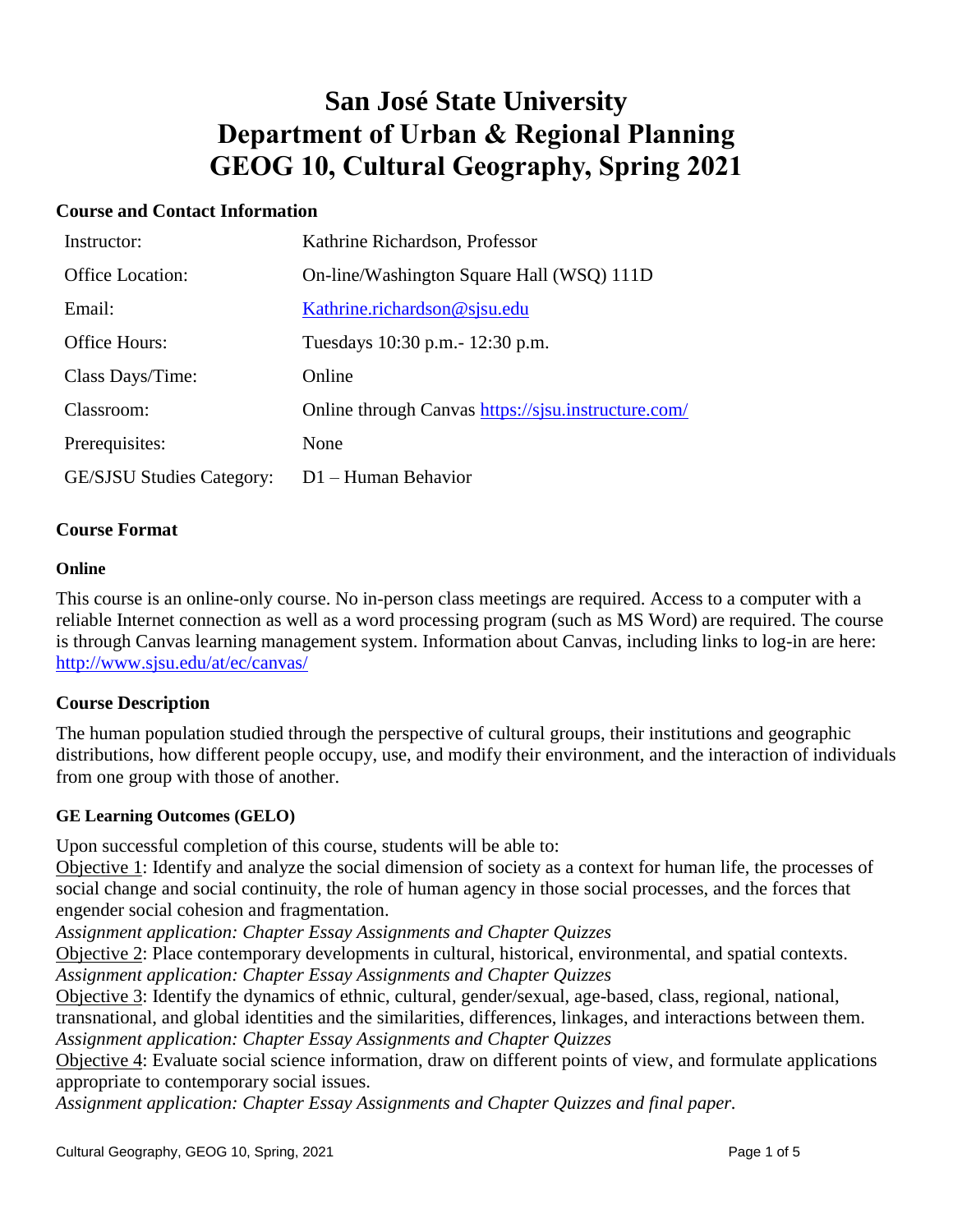Objective 5: Compare and contrast two or more ethnic groups, cultures, regions, nations, or social systems. *Assignment application: Summary and Review Assignments and Chapter Quizzes* 

## **Course Learning Outcomes (CLO)**

Upon successful completion of this course, students will be able to:

CLO 1 - To understand and apply the key geographic themes, such as location, place, region, movement, and human-environment interaction

CLO 2 - To understand and analyze explore the spatial forms of social, economic, cultural, and political processes

CLO 3 – To develop geographical skills and knowledge applicable to better understanding and analyzing local, national, and world events and issues, and place contemporary developments in cultural, historical, environmental, and spatial context

## **Required Texts/Readings (Required)**

### **Textbook**

Rubenstein, James, The Cultural Landscape: An Introduction to Human Geography, 13<sup>th</sup> Edition, Pearson. E-Text, ISBN# 9780135209608

#### **Other technology requirements / equipment / material**

Access to a computer and reliable Internet source as well as a word processing program (such as MS Word) are required.

### **Course Requirements and Assignments**

We will be covering seven chapters (Chapter 1-6 and Chapter 9) in the assigned text, and you will be expected to read and understand the materials. Thus, you will have a writing (short essay) assignment for each chapter and a 15 question quiz (with hints) at the end of each chapter. Please remember that there is a 5% penalty per day for assignments (including quizzes) that are submitted after the deadline. Thus, I would strongly suggest to please work ahead of the due dates to complete the work and allow for any potential issues at the last minute. It is suggested that students have a readily available back-up computer and Internet source such as the library or a friend's computer to use in case theirs is not working. Oh, and please address me as Dr. Richardson.

- 1. Chapter Essay Assignments: (10 points each 70 point total). These assignments will cover the main context of each chapter we cover. There will usually be 2 to 4 questions that you will need to answer (in writing, approximately 1-2 pages of text - 12pt font) and submit via canvas every other week during the duration of the class. More details can be found on Canvas.
- 2. Chapter Quizzes (15 pts each 105 points total). At the end of every chapter we cover, you will be responsible for taking an on-line quiz of 15 questions. (There is a very helpful "hint" button for every question, so you will have ample opportunity to do your best with each question.) Once you are done taking each quiz, you will submit it to me via Canvas for grading.
- 3. Course Reflections Research Paper (25 points total) The paper of a minimum of 1500 words is required for this course. It is an assignment that I will distribute with instructions in early April, and it is due on **MONDAY, May 17 by 11:00 p.m**. It will be submitted through Canvas learning management system for a maximum of 25 points. Detailed instructions and guidelines will posted in the Canvas online classroom.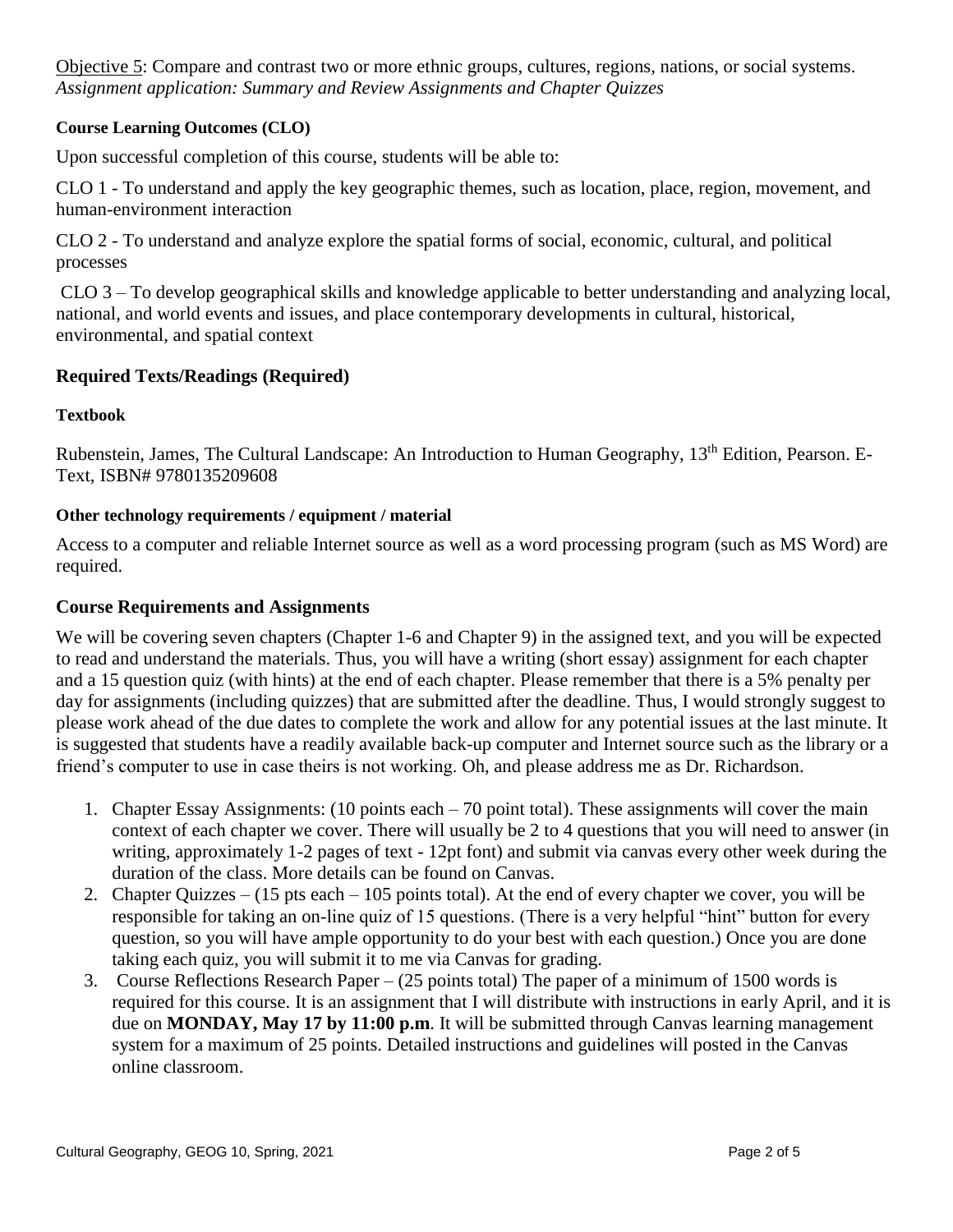4. Extra Credit Assignments: (14 possible points total) Each Chapter that we will cover has at least several BBC documentaries or related material that help provide interesting context to the material covered. Thus, for a maximum of 2 extra credit point possible per chapter, you may watch up to two of these documentaries or related materials, answer a few questions, and submit it to me for one point per documentary/related material.

Please remember that success in this course is based on the expectation that students will spend, for each unit of credit, a minimum of 45 hours over the length of the course (normally three hours per unit per week) for instruction, preparation/studying, or course related activities, including but not limited to internships, labs, and clinical practica. Other course structures will have equivalent workload expectations as described in the syllabus.

For more information see: [University Syllabus Policy S16-9](http://www.sjsu.edu/senate/docs/S16-9.pdf) at http://www.sjsu.edu/senate/docs/S16-9.pdf. Office of Graduate and Undergraduate Programs' [Syllabus Information](http://www.sjsu.edu/gup/syllabusinfo/) web page at http://www.sjsu.edu/gup/syllabusinfo/

## **Final Examination or Evaluation**

The final exam will be online and based on course materials from Chapter 9 of the required online text.

## **ASSIGNMENTS AND GRADING POLICY**

- 1. Overall graded course requirements total 200 points. There is no "curve" for this course. Pluses and minuses are given. You receive the grade you earn through your own work and the effort you put into the class.
- 2. There are 7 Chapter Essay Assignments and each assignment is worth 10 points. (70 points total)
- 3. There are 7 Quizzes, which includes your final exam (Chapter 9). Each is worth 15 points. (105 points total)
- 4. There is one course reflections paper, which help fulfill the Core GE writing requirement and allow you to develop analytical skills. The minimum word count for the paper is  $1500$  words  $\sim$  3-4 pages with a 12 point font. It is worth 25 points. Details for this paper will be provided later in the term. (25 point total)
- 5. Final Exam: (15 points) This is the material covered for Chapter 9, and it is due at 7:30 p.m. on Wednesday, May 19, 2021.

## **Please remember that this course must be passed with a C or better as a CSU graduation requirement.**

| <b>Percent</b> | <b>Letter Grade</b> | <b>Percent</b> | <b>Letter Grade</b> |
|----------------|---------------------|----------------|---------------------|
| 95-100         | A                   | 77-79          |                     |
| 90-94          | A-                  | 74-76          |                     |
| 87-89          | $_{\rm B+}$         | 70-73          | $\mathcal{C}$       |
| 84-86          | В                   | 60-69          |                     |
| 80-83          | В-                  | $<$ 60         |                     |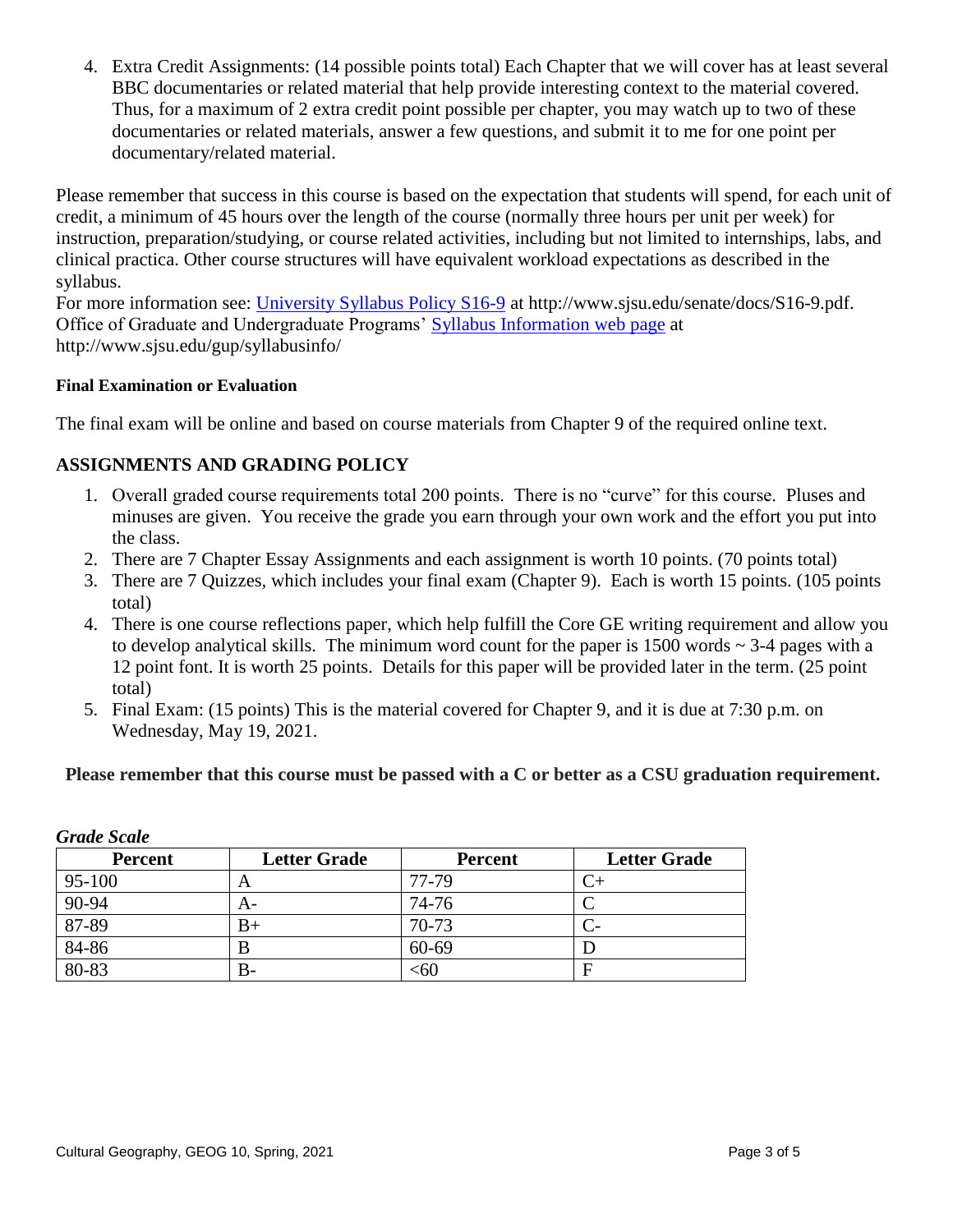## **University Policies (Required)**

Per University Policy S16-9, university-wide policy information relevant to all courses, such as academic integrity, accommodations, etc. will be available on Office of Graduate and Undergraduate Programs' [Syllabus](http://www.sjsu.edu/gup/syllabusinfo/)  [Information](http://www.sjsu.edu/gup/syllabusinfo/) web page at http://www.sjsu.edu/gup/syllabusinfo/"